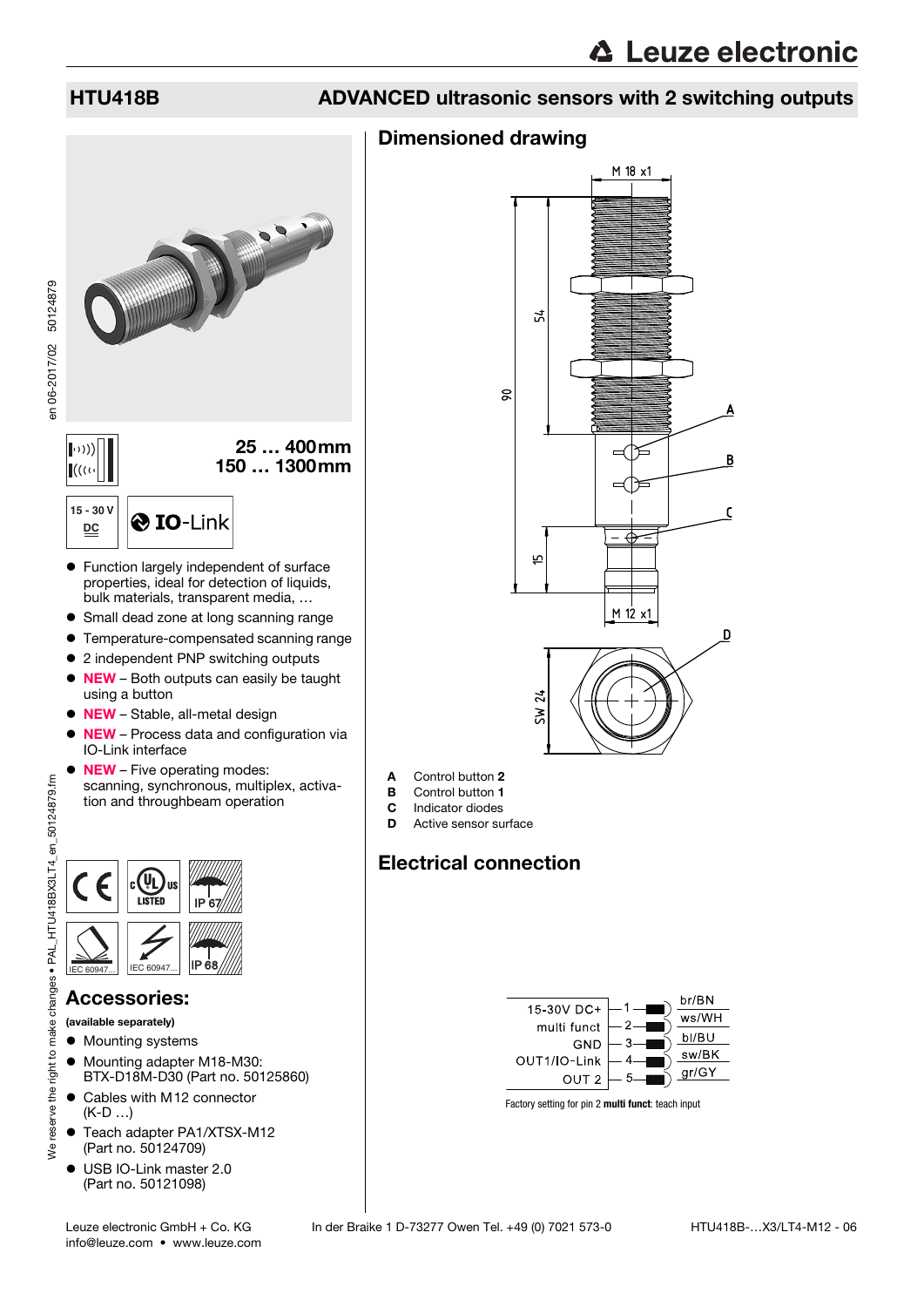## **HTU418B**

### **Specifications**

Scanning range 1) Adjustment range 150 mm 25 ... 400mm 150 ... 1<br>
Ultrasonic frequency 150 mm 200kHz Ultrasonic frequency and the control of the 310kHz 310kHz 200<br>Typ opening angle Typ. opening angle <sup>1</sup> the state of the state of the state of the state of the state of the state of the state o<br>Resolution switching output the state of the state of the state of the state of the state of the state of the Resolution switching output Direction of beam  $\frac{1}{2}$ <br>Direction of beam  $\frac{1}{2}$ <br>Accuracy  $\pm 0.5\%$  of end value  $\frac{1}{2}$  axial  $\pm 0.5\%$  of end value  $\frac{1}{2}$  $\text{Accuracy}$ <br>Accuracy  $\pm 0.5\%$  of end value <sup>1)</sup><br>Reproducibility  $\pm 0.15\%$  of end value <sup>1)</sup> Switching hysteresis 5 mm 10mm

# **Sensor operating modes**<br>IO-Link<br>SIO

#### Timing

Switching frequency 7Hz 8Hz Delay before start-up

#### Electrical data Operating voltage  $U_{\text{B}}$  4)

Residual ripple  $\pm 10\%$  of U<sub>B</sub> Open-circuit current<br>Switching output

#### Indicators

Green LED<br>
Green LED flashing<br>
Green LED flashing<br>
IO-Link commun Green LED flashing

## **Mechanical data**<br>Housing

Housing all metal - brass<br>
Weight density by the set of the planet of the set of the set of the set of the set of the set of the set of the<br>
Housing  $\log$ Weight 50g Ultrasonic transducer piezoceramic 5) Connection type M12 connector, 5-pin M12 connector, 5-pin M12 connector, 5-pin M12 connector, 5-pin M12 connector, 5-pin M12 connector, 5-pin M12 connector, 5-pin M12 connector, 5-pin M12 connector, 5-pin M12 connector, 5-Fitting position

#### Environmental data

Ambient temp. (operation/storage) -25°C ... +70°C<br>Ambient temp. (operation/storage) - 4.3.3 Protective circuit VDE safety class III<br>Degree of protection IP 67 and IP 68 Degree of protection Standards applied<br>Certifications

1) At 20 °C<br>2) Target: 2

- 
- 2) Target: 20mm x 20mm plate<br>3) Target: 100mm x 100mm pla 3) Target: 100mm x 100mm plate<br>4) For UL applications: for use in c
- 4) For UL applications: for use in class 2 circuits according to NEC on<br>5) The ceramic material of the ultrasonic transducer contains lead zirco
- The ceramic material of the ultrasonic transducer contains lead zirconium tital
- 6) 1=short-circuit and overload protection, 2=polarity reversal protection  $\overline{7}$ ) These proximity switches shall be used with UL Listed Cable assem installation, or equivalent (categories: CYJV/CYJV7 or P
- Use tool for buttons
- 8) Ambient temperature 85°C. Use same voltage supply for all circuits

#### Remarks

#### **Operate in accordance with intended use!**

- $\ddot{\mathcal{D}}$  This product is not a safety sensor and is not intended as personnel protection.
- $\ddot{\mathbb{Q}}$  Only use the product in accordance with the intended use.
- $\ddot{\mathfrak{B}}$  The product may only be put into operation by competent persons.

Ultrasonic specifications HTU418B-400.X3/… HTU418B-1300.X3/… 25 ... 400mm<sup>2)</sup><br>25 ... 400mm 150 ... 1300mm 3)<br>150 ... 1300mm  $\pm$  0.15% of end value 1)  $\pm$  0.15% of end value 1)<br>5 mm  $\pm$  0.15% of end value 1)

 $± 1.5%$  of end value <sup>1)</sup> COM2 (38.4kBaud)

is supported

SIO mode: 15 … 30V DC (incl. ± 10% residual ripple), COM2 mode: 18 … 30V DC (incl. ± 10% residual ripple) Switching output OUT1: 1 x PNP transistor, IO-Link SIO mode OUT2: 1 x PNP transistor, configurable Function (PNP) 2 x NO contact, reversible<br>Output current 300 mode: max. 150 mA p Entre contact, reference COM2 mode: max. 100mA per contact Switching range adjustment **OUT1:** control button 1 or teach input OUT2: control button 2 or teach input Changeover NO/NC OUT1: control button 1 or teach input OUT2: control button 2 or teach input

 $1, 2, 3$ EN 60947-5-2<br>UL 508, C22.2 N

Response time 71ms 62ms

Yellow LED<br>Yellow LED, flashing teach-in / teaching error / cable short circuit

| etected<br>ing error / cable short circuit<br>e scanning range<br>nication                                              |
|-------------------------------------------------------------------------------------------------------------------------|
| s, nickel-plated                                                                                                        |
| , 5-pin                                                                                                                 |
| 2/-30°C  +85°C                                                                                                          |
| No.14-13 <sup>4) 7)8)</sup>                                                                                             |
| ılv<br>onium titanate (PZT)<br>ion, 3=wire break and inductive protection<br>nblies rated 30V, 0.5A min,<br>VVA/PVVA7); |
| ŝ.                                                                                                                      |
|                                                                                                                         |
|                                                                                                                         |

#### Diagrams HTU418B-400…-M12 Typ. response behavior (plate 20x20mm)

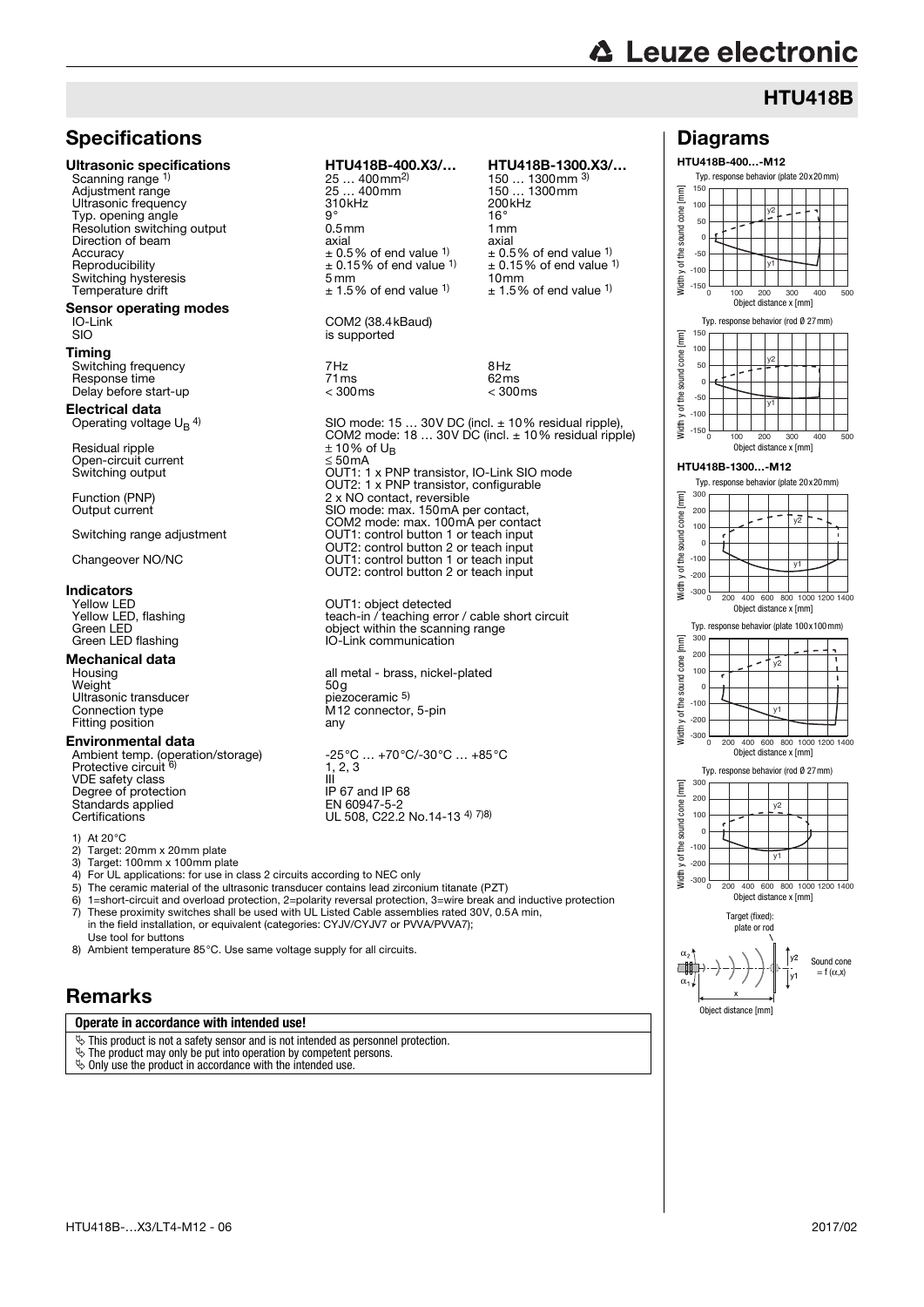## HTU418B ADVANCED ultrasonic sensors with 2 switching outputs

### Part number code

## **H T U 4 1 8 B - 1 3 0 0 . X 3 / L T 4 - M1 2**

|               | <b>Operating principle</b>                                         |  |  |
|---------------|--------------------------------------------------------------------|--|--|
| <b>HTU</b>    | Ultrasonic sensor, scanning principle, with background suppression |  |  |
| <b>DMU</b>    | Ultrasonic sensor, distance measurement                            |  |  |
| <b>Series</b> |                                                                    |  |  |
| 418B          | 418B Series, cylindrical M18 construction                          |  |  |
|               | Scanning range in mm                                               |  |  |
| 400           | 25400                                                              |  |  |
| 1300          | 1501300                                                            |  |  |
|               | <b>Equipment (optional)</b>                                        |  |  |
| X             | "Advanced" design                                                  |  |  |
| 3             | Teach button on the sensor                                         |  |  |
|               | Pin assignment of connector pin 4 / black cable wire (OUT1)        |  |  |
| 4             | PNP output, NO contact preset                                      |  |  |
| P             | PNP output, NC contact preset                                      |  |  |
| L             | IO-Link communication or push-pull (SIO)                           |  |  |
|               | Pin assignment of connector pin 2 / white cable wire (Teach-IN)    |  |  |
| T             | Teach input                                                        |  |  |
|               | Pin assignment of connector pin 5 / gray cable wire (OUT2)         |  |  |
| 4             | PNP output, NO contact preset                                      |  |  |
| P             | PNP output, NC contact preset                                      |  |  |
| V             | Analog voltage output 0  10V                                       |  |  |
| C             | Analog current output 4  20mA                                      |  |  |
| x             | Connection not assigned (n. c.- not connected)                     |  |  |
|               | <b>Connection technology</b>                                       |  |  |
| M12           | M12 connector, 5-pin                                               |  |  |

### Order guide

The sensors listed here are preferred types; current information at www.leuze.com.

|                | <b>Designation</b>      | Part no. |
|----------------|-------------------------|----------|
| Scanning range |                         |          |
| 25  400 mm     | HTU418B-400.X3/LT4-M12  | 50124267 |
| $1501300$ mm   | HTU418B-1300.X3/LT4-M12 | 50124271 |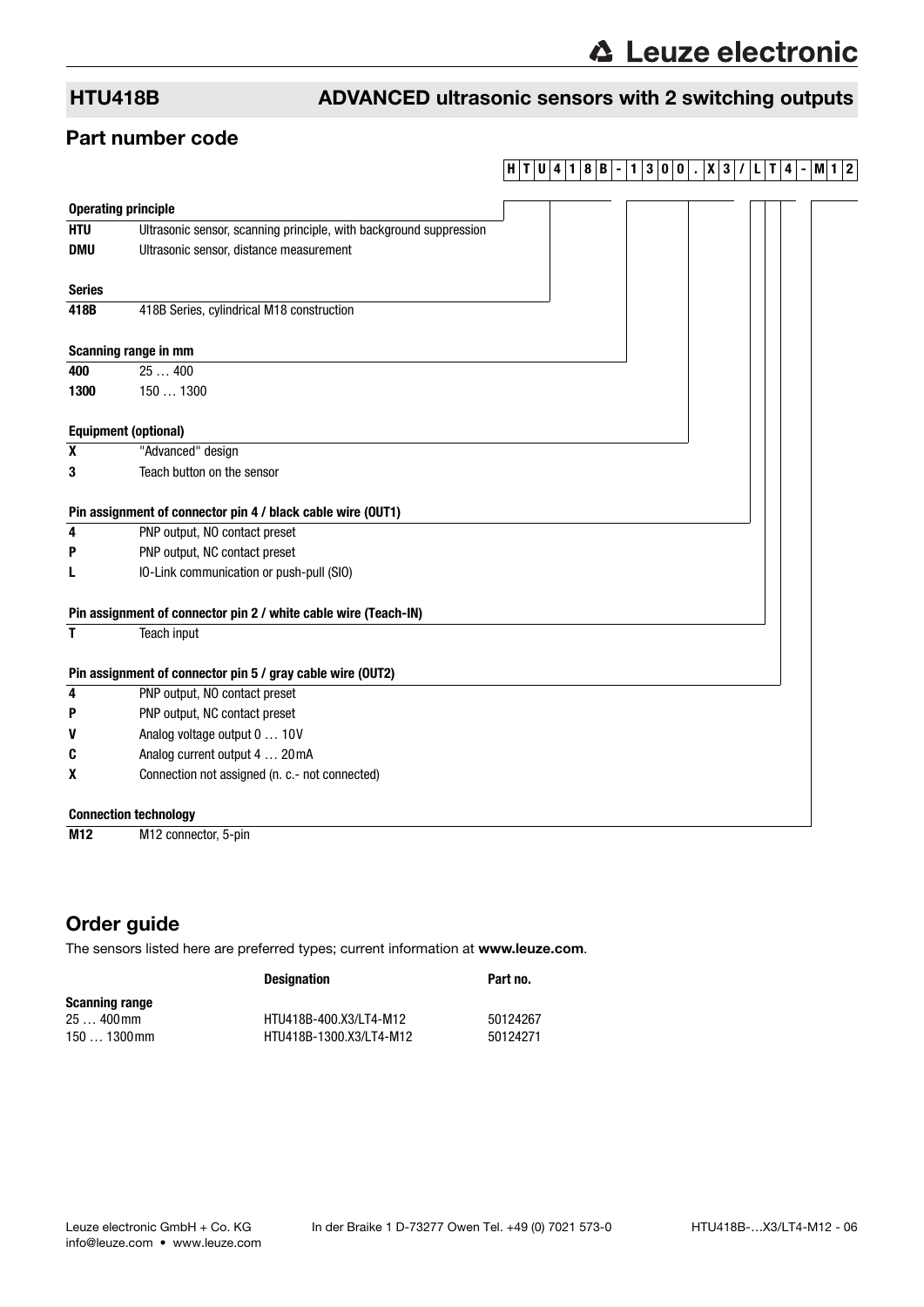# **∆ Leuze electronic**

## HTU418B

## Device functions and indicators

The sensor has two buttons for adjusting output OUT1 and output OUT2. Alternatively, all adjustments can also be made via IO-Link. The multi funct teach input can be used to perform the 1-point teach and the changeover of the switching function (NO contact/NC contact).

#### Switching behavior



The switching behavior is not defined in the dead zone.

#### Switching behavior with 2-point window-teach as a function of the switching function

| <b>Switching function</b><br>configured as | <b>First taught object</b><br>distance | <b>Second taught object</b><br>distance | <b>Output switching behavior</b> |
|--------------------------------------------|----------------------------------------|-----------------------------------------|----------------------------------|
| NO contact                                 | Far                                    | Close                                   | Λ                                |
| NC contact                                 | Close                                  | Far                                     |                                  |

Notice!

 $\bigcirc$ 

In measurement operation, the yellow and green LED only indicate the behavior of output OUT1. The behavior of output OUT2 is not indicated.

The 2-point window-teach can be configured either with the control buttons or via the IO-Link interface. Adjustment via the teach input is not possible.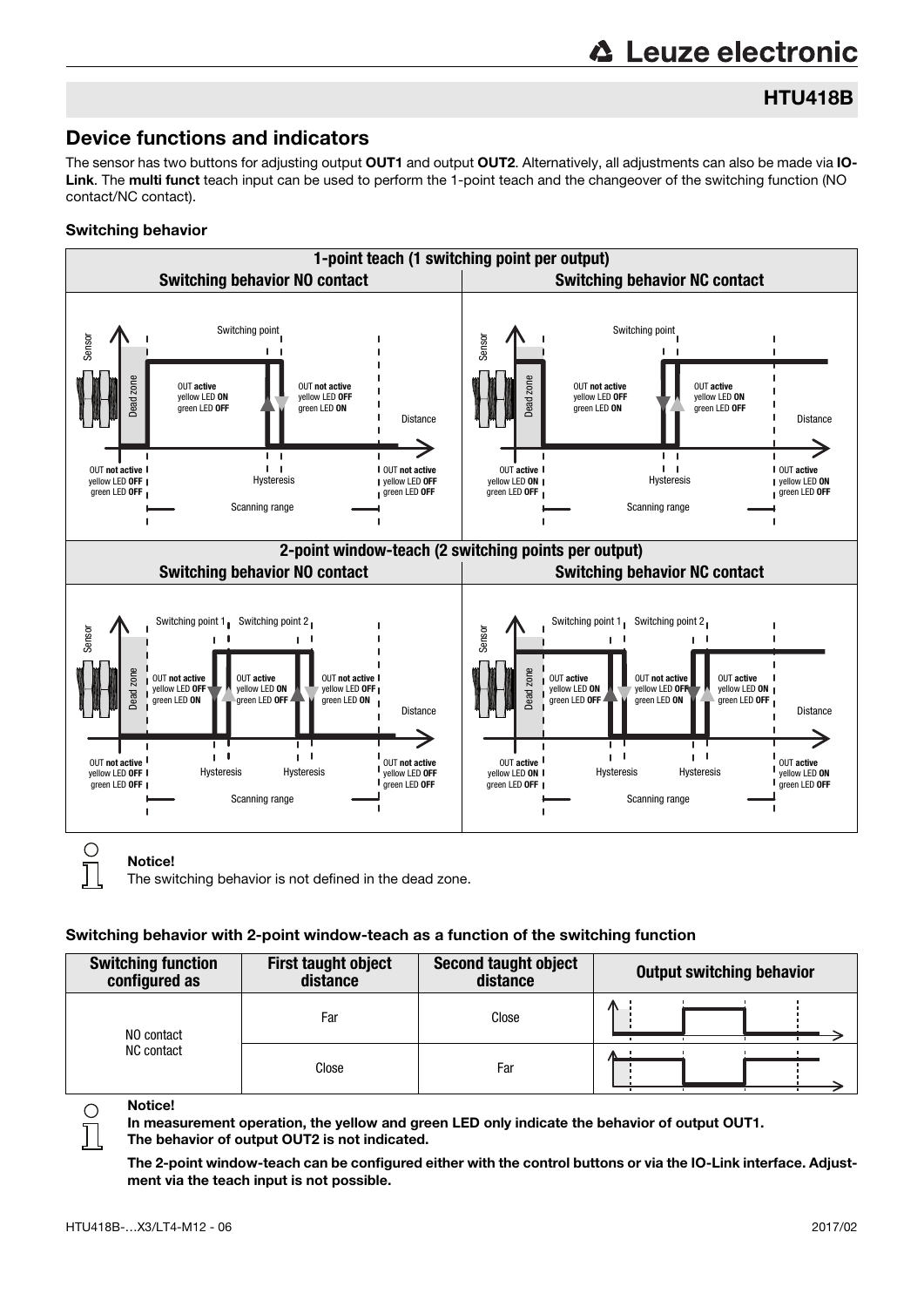### HTU418B ADVANCED ultrasonic sensors with 2 switching outputs

### Adjustment of the switching points (Teach) using the control buttons

The two switching points of the sensor are both set to 400mm or 1300mm (static 1-point teach) on delivery.

By means of a simple operating procedure, the switching points for each output can be individually taught to an arbitrary distance within the scanning range with 1-point teach (static) or 2-point window-teach (static).

Moreover, the output function can be switched from NO contact (NO - normally open) to NC contact (NC - normally closed). For the adjustment, an individual control button is permanently assigned to each output (see dimensioned drawing).

| 1-point teach (static)                                                           | 2-point window-teach (static) $1$ )                                                               |
|----------------------------------------------------------------------------------|---------------------------------------------------------------------------------------------------|
| <b>1. Place</b> object at desired switching distance.                            | 1. First, place object at desired switching distance for switching point 1.                       |
| 2. To adjust output OUT1, press button 1, to adjust output OUT2, press           | 2. To adjust output OUT1, press button 1, to adjust output OUT2, press                            |
| button 2 for 2  7s until the yellow LED flashes at 3Hz.                          | button 2 for 7  12s until the yellow and green LED flash alternately                              |
|                                                                                  | at 3Hz.                                                                                           |
| 3. Release the button at the end of the teach event.                             | <b>3. Release button.</b> The sensor remains in teach mode and the LEDs con-                      |
| The current object distance has been taught as the new switching point.          | tinue to flash.                                                                                   |
| 4. Error-free teach: LED states and switching behavior according to the dia-     | 4. Then, place the object at the desired switching distance for switching                         |
| gram shown above.                                                                | point 2.                                                                                          |
| <b>Faulty teach</b> (object may be too close or too far away – please note scan- | The minimum distance between the switching points is as follows:<br>Notice:<br>40 <sub>mm</sub>   |
| ning range):                                                                     | scanning range of 400 mm:<br>130 <sub>mm</sub><br>scanning range of 1300 mm:                      |
| <b>yellow LED flashes at 5Hz</b> until an error-free teach event is performed.   |                                                                                                   |
| The affected output is inactive as long as there is a teach error.               |                                                                                                   |
|                                                                                  | 5. Briefly press the button again at the end of the teach event.                                  |
|                                                                                  | The switching window has been taught.                                                             |
|                                                                                  | 6. Error-free teach: LED states and switching behavior according to the dia-<br>gram shown above. |
|                                                                                  | <b>Faulty teach</b> (object may be too close or too far away – please note scan-                  |
|                                                                                  | ning range):                                                                                      |
|                                                                                  | green and yellow LED flash at 8Hz until an error-free teach event is per-                         |
|                                                                                  | formed.                                                                                           |

1) See table "Switching behavior with 2-point window-teach as a function of the switching function"

#### Notice!

All operating functions are identical for outputs OUT1 and OUT2.

### Adjustment of the switching function (NO/NC) using the control buttons

The control buttons can be used to switch the output function from NO contact to NC contact (or vice versa). To do this, proceed as follows:

| <b>Action / Description</b>                                                                                                                                                                                                                | <b>Control button</b>                                                            | <b>Indicator diode</b>                                                          |                                                                                                                                                          |
|--------------------------------------------------------------------------------------------------------------------------------------------------------------------------------------------------------------------------------------------|----------------------------------------------------------------------------------|---------------------------------------------------------------------------------|----------------------------------------------------------------------------------------------------------------------------------------------------------|
|                                                                                                                                                                                                                                            |                                                                                  | <b>GREEN</b>                                                                    | <b>YELLOW</b>                                                                                                                                            |
| <b>Changeover of the switching function:</b><br>Switching outputs OUT1 and OUT2 are set as NO contact ex works. If<br>the switching function is changed, the corresponding switching output<br>is changed to the opposite state (toggled). | <b>Press the button</b> for the desired<br>switching output for longer than 12s. | the output functions as an NO contact.<br>If the <b>yellow LED</b> is then OFF, | <b>Both LEDs flash alternately for a short</b><br>time at 3Hz.<br>If the <b>yellow LED</b> is then ON,<br>the output functions as an <b>NC contact</b> . |

#### Notice!

For 2-point window-teach, the switching behavior is dependent on the selected object distances for switching points 1 and 2. See previous page!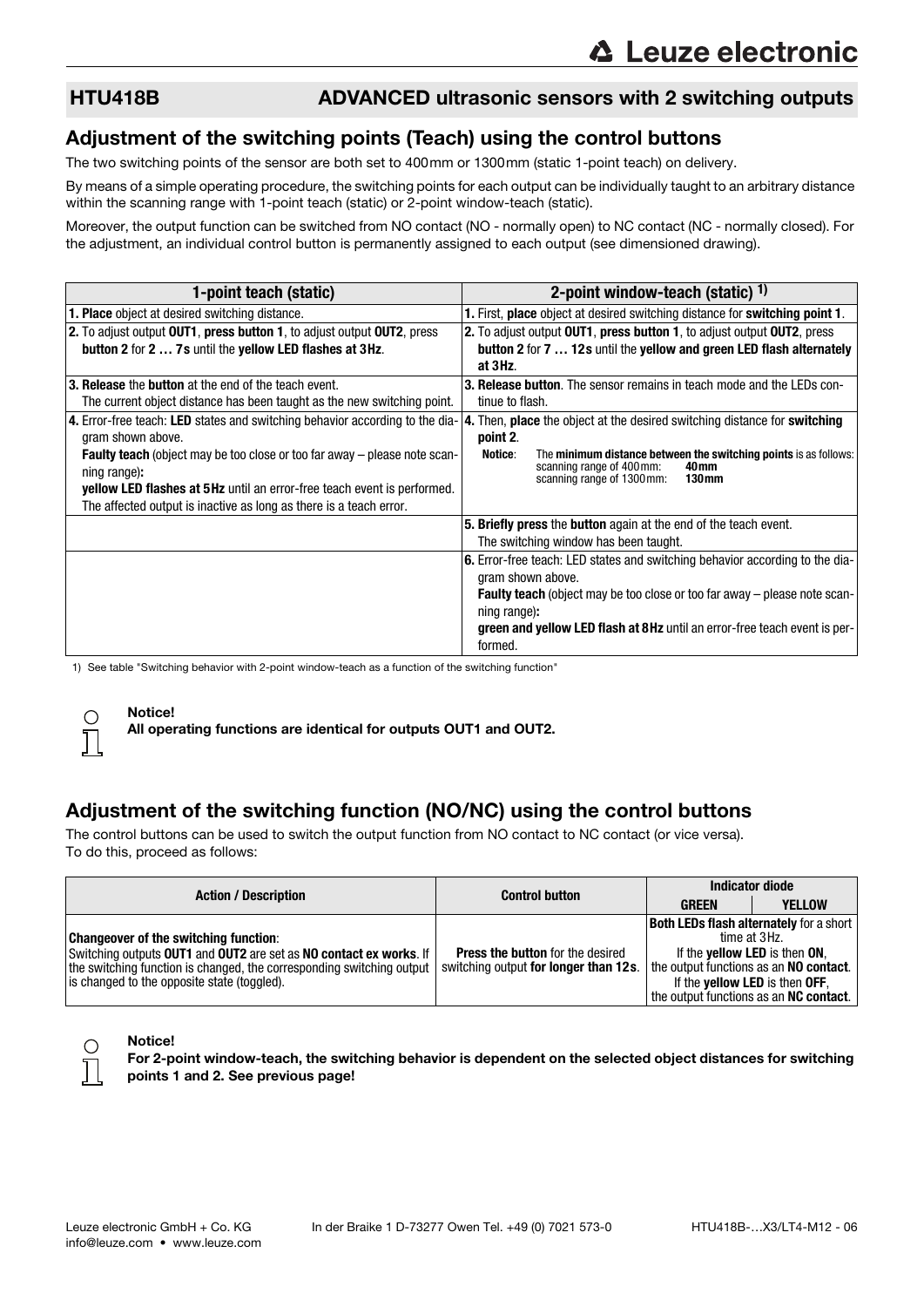HTU418B

## Adjusting the switching points (teach) via the teach input

The switching points of the sensor outputs **OUT1/OUT2** are set to 400mm or 1300mm on delivery.

By means of a simple teach event, the two switching points can be individually taught to an arbitrary distance within the scanning range. The Leuze PA1/XTSX-M12 teach adapter can be used for this purpose. The adapter can also be used to easily switch the output function from NO contact to NC contact.

| 1-point teach of output OUT1                                                     | 1-point teach of output OUT2                                                     |
|----------------------------------------------------------------------------------|----------------------------------------------------------------------------------|
| <b>1. Place</b> object at desired switching distance.                            | <b>1. Place</b> object at desired switching distance.                            |
| 2. For the adjustment of output OUT1, connect input Teach-IN to GND for          | 2. For the adjustment of output OUT2, connect input Teach-IN to GND for          |
| 2  7s (Leuze teach adapter: position "Teach-GND").                               | 7  12s (Leuze teach adapter: position "Teach-GND").                              |
| The current state of output OUT1 is frozen during the teach event.               | The current state of output OUT2 is frozen during the teach event.               |
| 3. The yellow LED flashes at 3Hz and then remains on.                            | 3. The yellow LED flashes at 3Hz.                                                |
| The current object distance has been taught as the new switching point.          | The current object distance has been taught as the new switching point.          |
| 4. Error-free teach: switching behavior according to the diagram shown           | 4. Error-free teach: switching behavior according to the diagram shown           |
| above.                                                                           | above.                                                                           |
| <b>Faulty teach</b> (object may be too close or too far away - please note scan- | <b>Faulty teach</b> (object may be too close or too far away – please note scan- |
| ning range):                                                                     | ning range):                                                                     |
| yellow LED flashes at 5Hz until an error-free teach event is performed.          | yellow LED flashes at 5Hz until an error-free teach event is performed.          |
| The output OUT1 is inactive as long as there is a teach error.                   | The output OUT2 is inactive as long as there is a teach error.                   |

#### Notice!

 $\bigcirc$  $\overline{\text{}}$ 

Please note that the switching point is taught when GND is connected and the output function is reversed when  $U_B$  is connected. If no sensor action is desired, pin 2 must remain unconnected!

The 2-point window-teach can be configured either with the control buttons or via the IO-Link interface. Adjustment via the teach input is not possible.

### Adjusting the switching function (NC/NO) via the teach input

The switching function of both sensor outputs is set to normally open (NO) on delivery.

If the switching function is changed, the switching output is changed to the opposite state (toggled).

| Changeover of the switching function of output OUT1                      | Changeover of the switching function of output OUT2                               |  |
|--------------------------------------------------------------------------|-----------------------------------------------------------------------------------|--|
| 1. To change the switching function, connect input Teach-IN to $U_R$ for | 1. To change the switching function, connect input Teach-IN to U <sub>R</sub> for |  |
| <b>2 7s</b> (Leuze teach adapter: position "Teach- $U_R$ ").             | 7  12s (Leuze teach adapter: position "Teach-U <sub>R</sub> ").                   |  |
| The current state of output OUT1 remains frozen while the adjustment is  | The current state of output <b>OUT2</b> remains frozen while the adjustment is    |  |
| performed.                                                               | performed.                                                                        |  |
| 2. The green and yellow LED flash alternately at 2Hz.                    | 2. The green and yellow LED flash alternately at 5Hz.                             |  |
| The switching function has been reversed.                                | The switching function has been reversed.                                         |  |
| The switching behavior corresponds to the diagram shown above.           | The switching behavior corresponds to the diagram shown above.                    |  |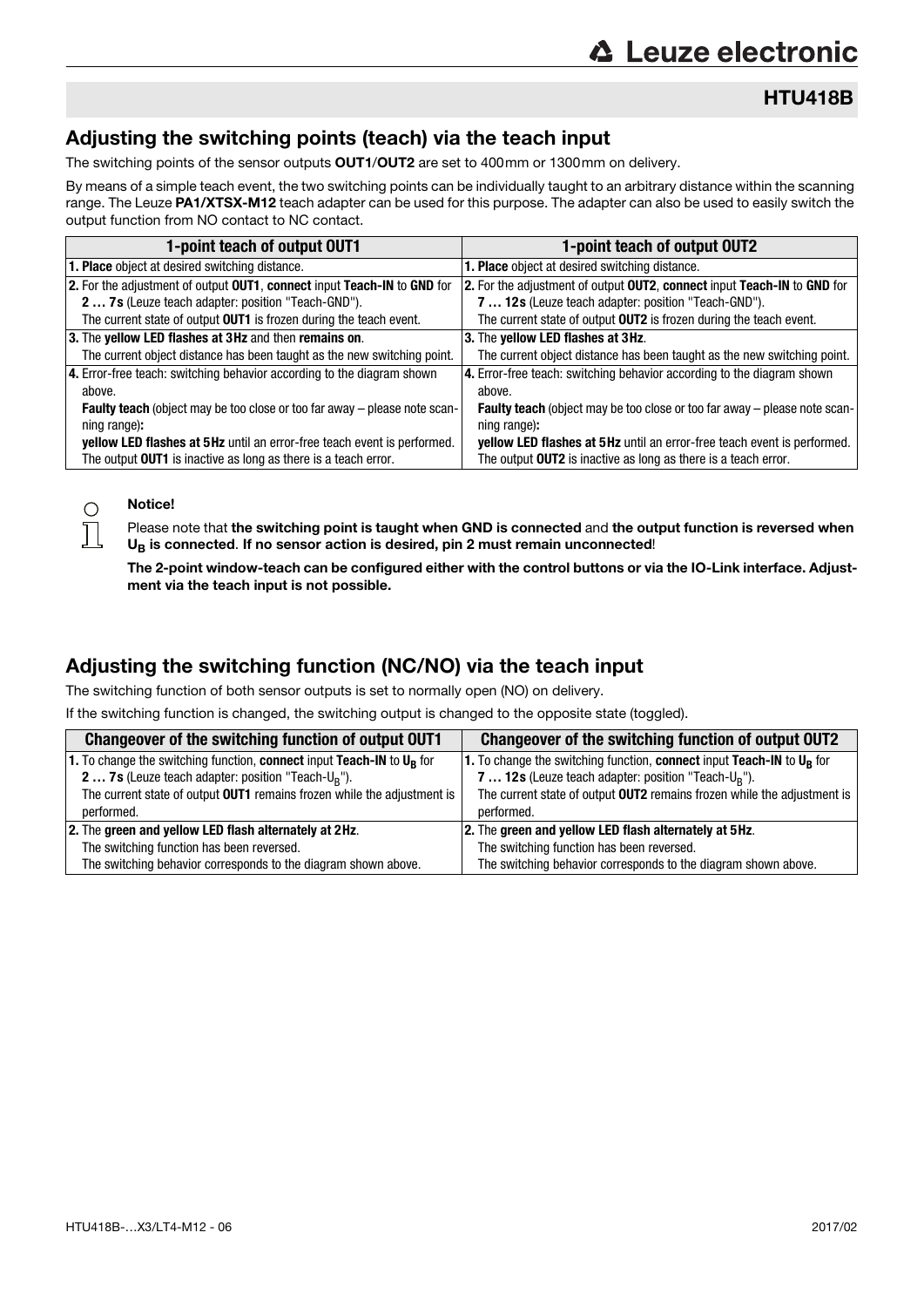## HTU418B ADVANCED ultrasonic sensors with 2 switching outputs

#### IO-Link interface

The ultrasonic sensor features an IO-Link interface acc. to specification V1.1. and satisfies the Smart Sensor Profile.

As a result, the sensor can easily, quickly and, thus, economically be configured and diagnostic information read out. With a small amount of effort, the sensor can also be integrated in a control.

#### Overview of the configuration options via IO-Link

| <b>Function block</b>    | <b>Function</b>                         | <b>Description</b>                                                                                                                                                                                                                                                        |
|--------------------------|-----------------------------------------|---------------------------------------------------------------------------------------------------------------------------------------------------------------------------------------------------------------------------------------------------------------------------|
| <b>Operating mode</b>    | <b>Standard operation</b>               | The sensor operates as a scanner with background suppression.                                                                                                                                                                                                             |
|                          | <b>Multiplex operation</b>              | A max. of 10 sensors $-1$ master and 9 slaves $-$ can be wired together in a<br>network. To do this, the sensors must be electrically connected with one line. The<br>master generates a timing signal and all networked sensors are activated with<br>time-delay.        |
|                          | Synchronous operation                   | A max. of 10 sensors $-1$ master and 9 slaves $-$ can be wired together in a<br>network. To do this, the sensors must be electrically connected with one line. The<br>master generates a timing signal and all networked sensors are activated<br>simultaneously.         |
|                          | <b>Activation operation</b>             | The sensor can be activated through an external signal.                                                                                                                                                                                                                   |
|                          | Operation as throughbeam sensor         | The sensor can either be configured as a scanner or as a throughbeam sensor.<br>Operation as a throughbeam sensor requires 2 sensors, which are electrically<br>connected through one line.                                                                               |
| <b>Switching outputs</b> | Switching point 1/2                     | The switching points can be directly entered as distance value in mm.                                                                                                                                                                                                     |
| <b>OUT1 / OUT2</b>       | Switching output (OUT1 and OUT2)        | Adjustment as PNP or NPN switching output                                                                                                                                                                                                                                 |
|                          | Switching function                      | Adjustment as NC / NO contact.                                                                                                                                                                                                                                            |
|                          | Switching behavior in the case of error | The switching behavior of output OUT1 of the sensor, for objects which are<br>located outside of the scanning range, can be adjusted.                                                                                                                                     |
|                          | 2-point behavior                        | If a switching output is to operate with 2 switching points, a choice can be made<br>between 2-point window-teach (factory setting) or 2-point teach (e.g. for simple<br>pump controls with minimum and maximum fill levels).                                             |
|                          | Teach switching output OUT1             | The switching output OUT1 can be taught via the IO-Link interface.                                                                                                                                                                                                        |
|                          | <b>Teach lock</b>                       | Adjustment for locking of control buttons                                                                                                                                                                                                                                 |
| <b>Temperature</b>       | Temperature compensation                | Adjustment option for internal (sensor works with the integrated temperature<br>sensor) or external (with a constant application temperature, this can be<br>manually entered. The sensor then compensates the measured values at a fixed<br>rate with this temperature). |
|                          | Unit                                    | Adjustment option to °C or °F.                                                                                                                                                                                                                                            |
|                          | Temperature value                       | Entry temperature value in $\degree$ C or $\degree$ F (if external temperature compensation is<br>desired).                                                                                                                                                               |

In addition to the configuration functions, a range of sensor information, such as sensor status, sensor diagnostics as well as the process data, can be called up.

Further information and the device-specific description of the IO-Link interface (IODD) can be found on the Internet at *[www.leuze.com](http://www.leuze.com)* in the Downloads area of the respective sensor.